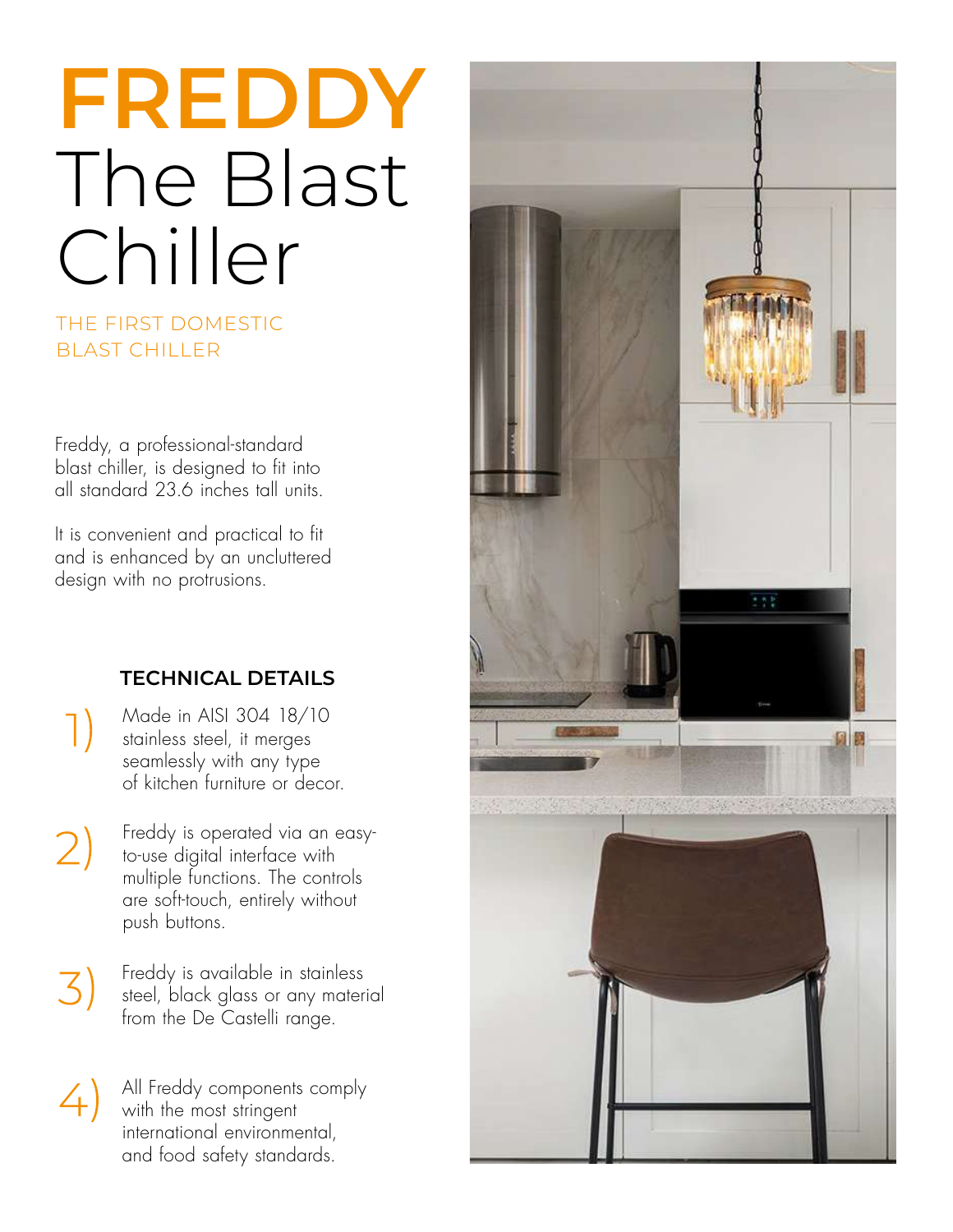| <b>TECHNICAL SPECIFICATIONS</b>                        | Freddy 45           |
|--------------------------------------------------------|---------------------|
| Blast chilling cycle output (194°F/90°C to 37.4°F/3°C) | $7.7$ lbs           |
| Shock freezing cycle output (194°F/90°C to 0.4°F/18°C) | $6.6$ lbs           |
| Voltage                                                | 120 V - 1 Ph - 60Hz |
| Max.absorbed power                                     | 500 W               |
| <b>Total current draw</b>                              | 2.2A                |
| Compressor power                                       | 0.33 Hp             |
| Refrigerant                                            | R290                |
| Net machine weight                                     | $97$ lbs            |
| Total number of wire shelves                           | n.2                 |
| Yeld for blast chilling cycle                          | $3.5$ kg ( $7$ lb)  |
| Yeld for shock freezing cycle                          | 3 kg (6lb)          |
| Number of trays                                        | $\overline{2}$      |
| Temperature cooling/heating                            | up to -31 / 185 °F  |
| <b>Total rating</b>                                    | 780W                |
| Total output                                           | 7,42A               |
| Compressor rating                                      | $0,33$ Hp           |
| Refrigerant type                                       | <b>R290</b>         |
| Refrigerant charge                                     | 56gr (1,97 oz)      |
| Net cabinet weight                                     | 43 Kg (94lb)        |

- 2 Stainless steel wire shelves
- Core probe
- Hygienizing spray
- 1 microfibre cloth.

## **FINISHES**

All Freddy models can be customized with the following finishes: satin stainless steel, black glass, fronts in a variety of materials, and in any colour of the RAL range.

It is convenient and practical to fit and is enhanced by an uncluttered design with no protrusions.

## **STANDARD ACCESSORIES: INSTALLATION REQUIREMENTS**

The appliance comes with a power cord (2 m long).

Make sure there is at least 50 mm clearance at the top of the cavity. Fit the appliance away from heat sources, ovens or appliances that produce heat.

Provide a Schuko socket behind the appliance.